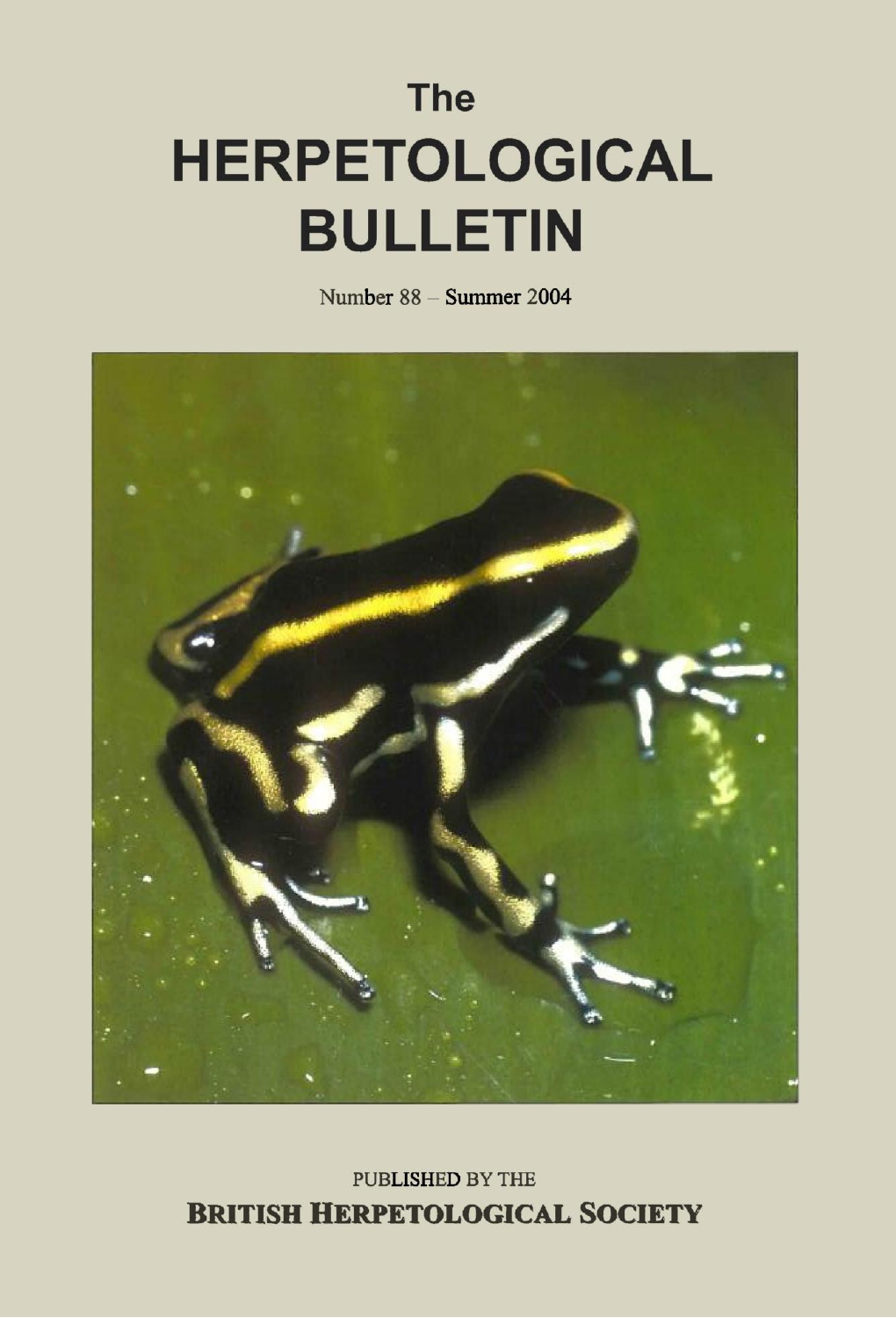## *Dendrobates truncatus: an* **often overlooked** poison-dart frog

**JOHN W. WILKINSON** 

*Durrell Institute of Conservation & Ecology, University of Kent, Canterbury CT2 7NS, UK E-mail: webdeveloprnent@thebhs.org* 

*D ENDROBATES truncatus* (Cope, 1861), or the Rio Magdalena Poison-dart Frog, hails from the tropical forests of the Magdalena river valley of Colombia. It is apparently closely-related to the more popular *D. auratus,* a species often kept for its hardiness and ease of breeding.

#### Keeping

The species should be maintained as for other poison-dart frogs. A suitable setup would be a large glass vivarium maintained at 20-24°C (I used an external proprietary heat-pad, controlled by a thermostat) and sprayed regularly (or with running water — others have described how this can be achieved in the vivarium) to keep the humidity levels high. I used 75 x 30 cm vivaria (actually aquaria) to maintain two breeding pairs and did not experience excessive territoriality. If taller vivaria are used, the species co-exists happily with other species which occupy a different spatial niche (i.e. higher up in the vivarium) such as *D. ventrimaculatus.* 

Vivaria 'roofs' were custom-made by me from clear perspex. Ventilation is very important in such a warm, humid environment. An effective method of achieving this is to site a ventilation panel (mesh or a series of carefully-drilled holes) above the vivarium's light-source. All light-sources emit some heat and this causes air from inside the setup to rise out through the holes. A second ventilation panel situated at the opposite side of the vivarium allows fresher air to be drawn inside. Aquariumstyle UV tubes were always used for lighting (ca. 12 hours a day), although this was mainly for the benefit of the plants.

I experienced better success with this species and 'happier', healthier frogs if the back and sides of vivaria were well-planted. *Philodendron*  species are a good group of plants to use and I highly recommend *Scindapsus* (Devil's Ivy) as it grows well under most conditions (in fact, in the

vivarium, it will need to be regularly cut back!). Bogwood furnishings or other decoration, as well as bromeliads, for hiding paces are appreciated and help to make the setup an attractive display. With this aspect of frog-keeping your imagination and pocket depth are the only limits! Growing plants also help to remove waste products from the substrate (but are not a substitute for cleaning and removing debris!) as well as providing micro-<br>climates of differing humidity through climates of differing humidity through transpiration.

*D. truncatus* is not a fussy eater and will take hatchling crickets and fruit-flies from metamorphosis onwards. These should be dusted with a proprietary vitamin/calcium supplement designed for amphibians and reptiles. Also suitable as food are various aphids as and when these are available (so long as their host plants have not been sprayed with any chemicals). Elderberry bushes are often a good place to find thousands of blackfly!

#### **Breeding**

Under the above conditions, breeding may occur spontaneously. An increase in spraying, however, and therefore humidity, at the latter end of summer is sometimes needed to persuade frogs unwilling to reproduce. Readiness is signalled by a low, buzzing call (which is so quiet, your partner/parents/housemates are unlikely to object!) from the males. *D. truncatus* seems to respond to a slight drop in ambient temperature which occurs naturally at the end of our northern summer. It seems that this, plus higher humidity, simulates the onset of the southern hemisphere's rainy season (although I have not properly tested this). Male frogs are slightly smaller than females and noticeably slimmer. They can, with practice, also be differentiated by their larger toe-pads (though these are not very obvious in this species).